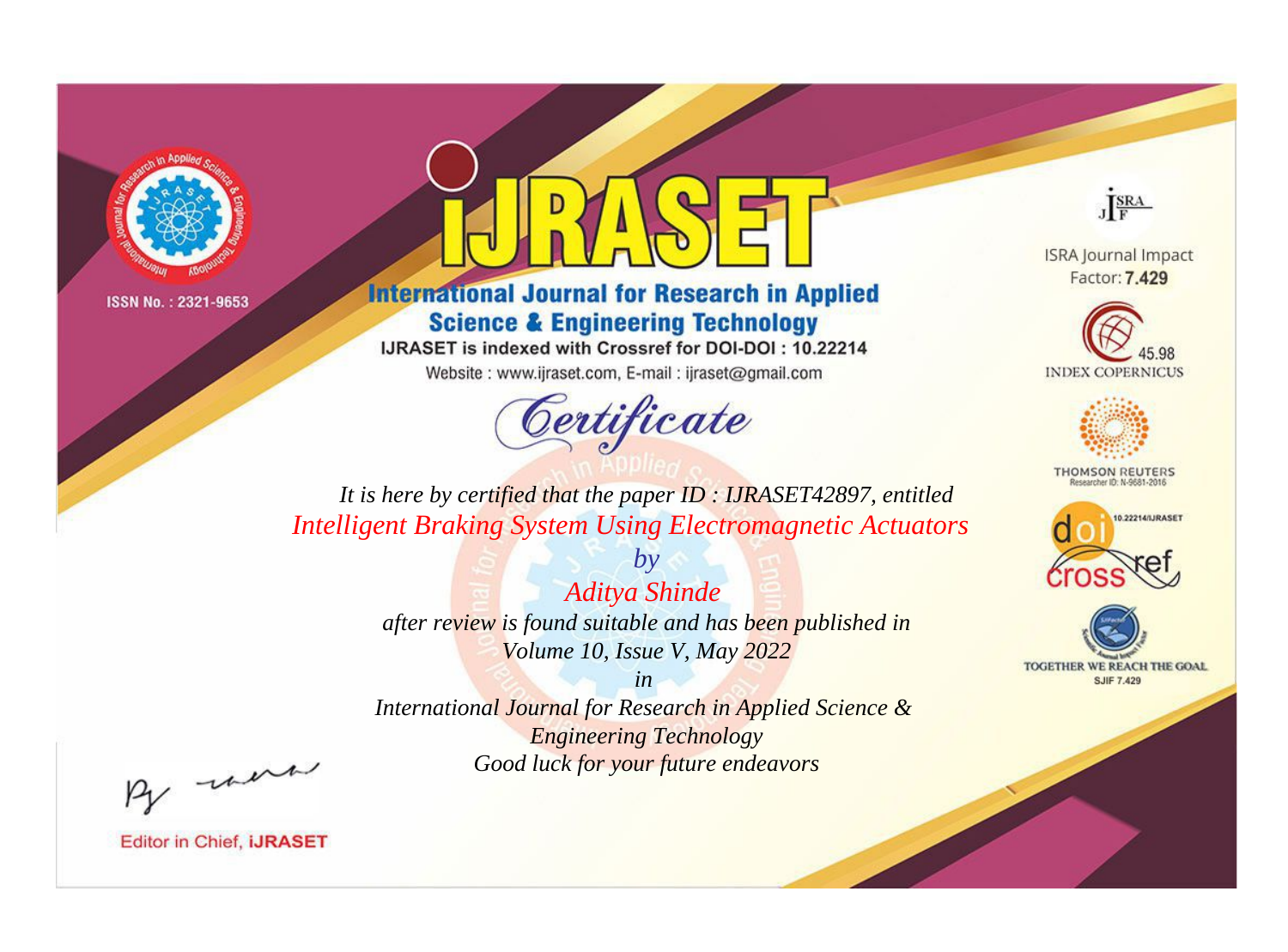

## **International Journal for Research in Applied Science & Engineering Technology**

IJRASET is indexed with Crossref for DOI-DOI: 10.22214

Website: www.ijraset.com, E-mail: ijraset@gmail.com

## Certificate



**ISRA Journal Impact** Factor: 7.429





**THOMSON REUTERS** 



TOGETHER WE REACH THE GOAL **SJIF 7.429** 

*It is here by certified that the paper ID : IJRASET42897, entitled Intelligent Braking System Using Electromagnetic Actuators*

> *by Harshwardhan Pawar after review is found suitable and has been published in Volume 10, Issue V, May 2022*

> > *in*

*International Journal for Research in Applied Science & Engineering Technology Good luck for your future endeavors*

By morn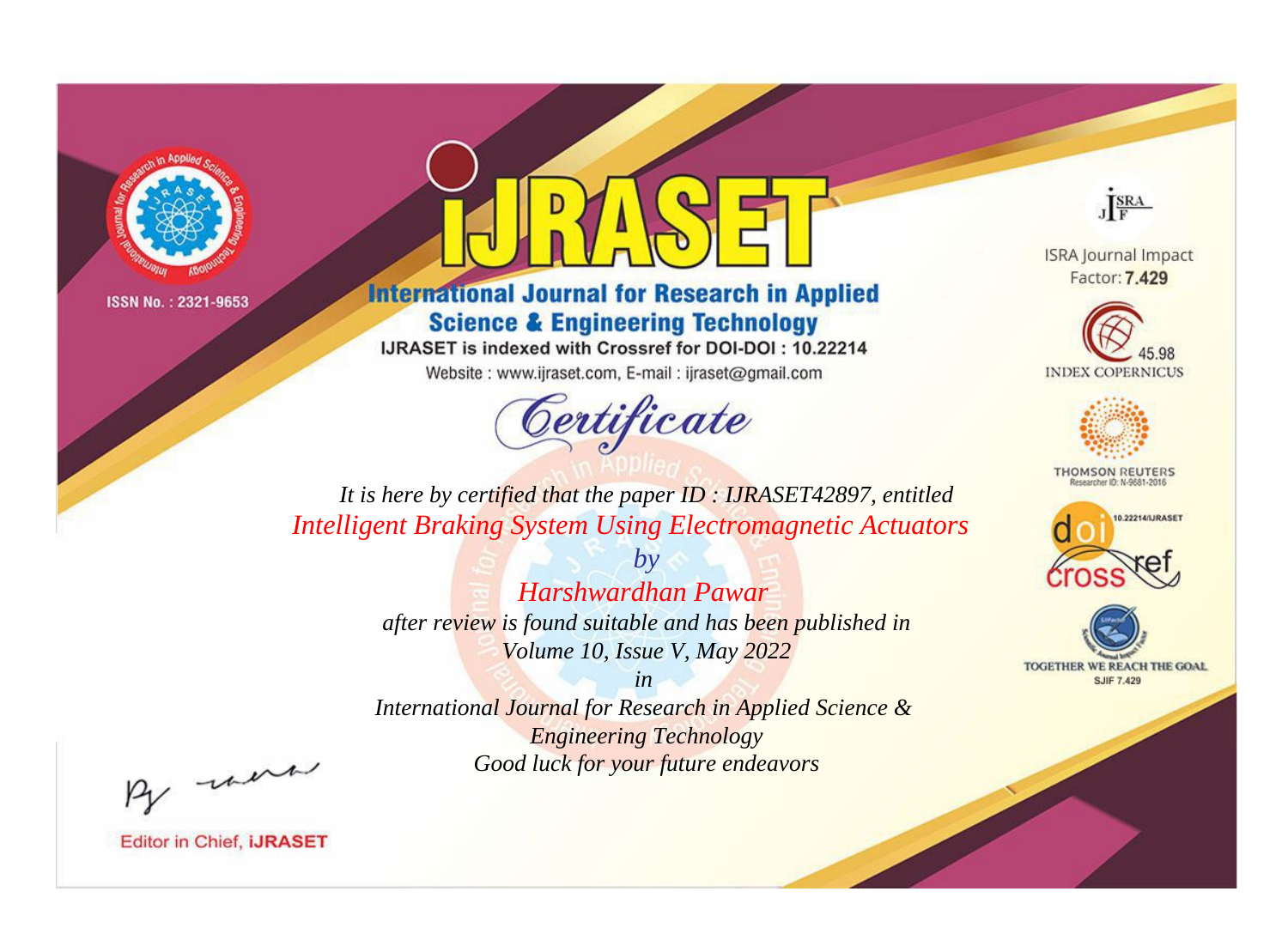



**International Journal for Research in Applied Science & Engineering Technology** 

IJRASET is indexed with Crossref for DOI-DOI: 10.22214

Website: www.ijraset.com, E-mail: ijraset@gmail.com



JERA

**ISRA Journal Impact** Factor: 7.429





**THOMSON REUTERS** 



TOGETHER WE REACH THE GOAL **SJIF 7.429** 

*It is here by certified that the paper ID : IJRASET42897, entitled Intelligent Braking System Using Electromagnetic Actuators*

> *by Gulab Shukla after review is found suitable and has been published in Volume 10, Issue V, May 2022*

> > *in*

*International Journal for Research in Applied Science & Engineering Technology Good luck for your future endeavors*

By morn